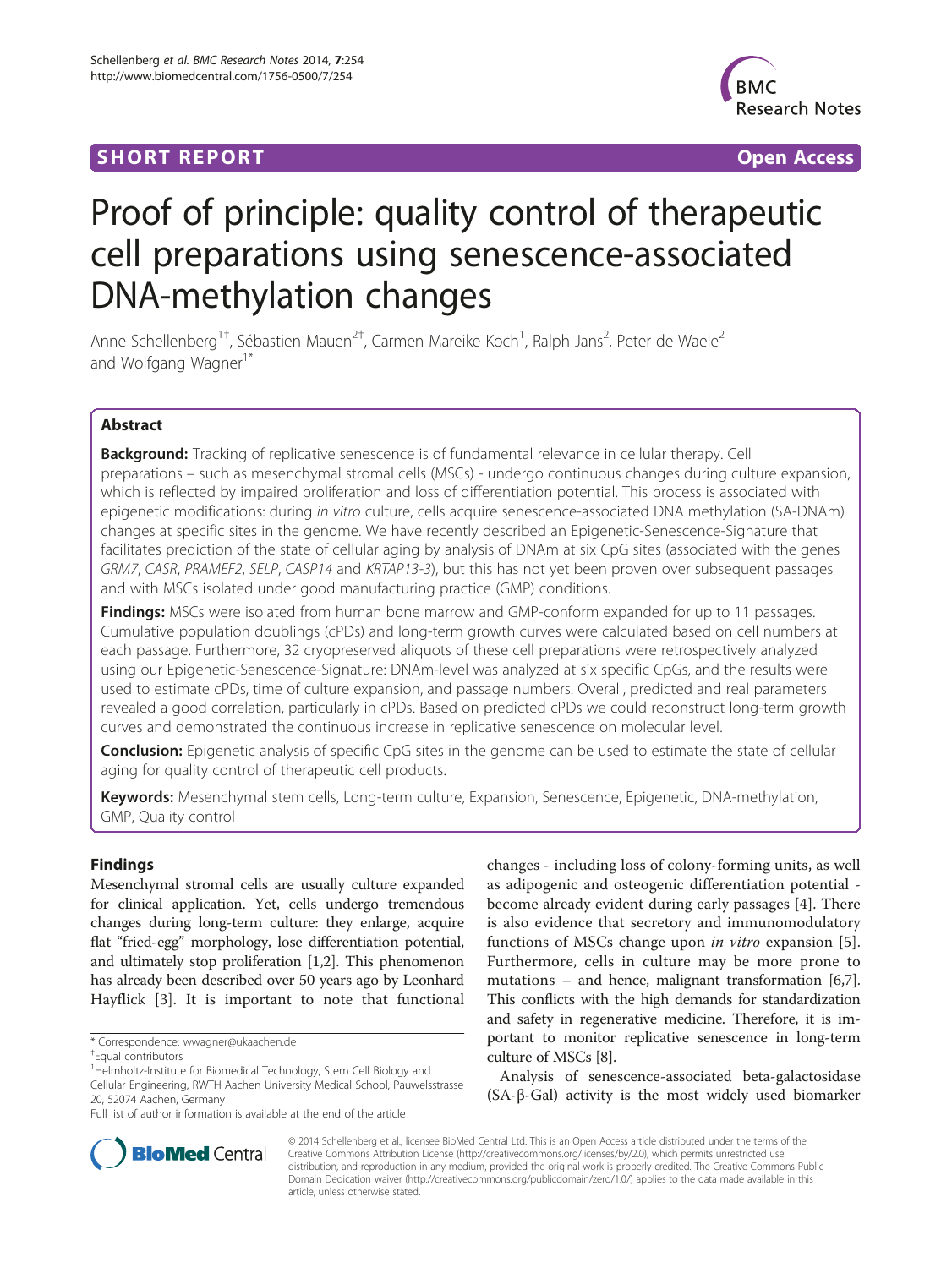for replicative senescence in vitro [[9\]](#page-3-0). We observed that it is particularly detected in very late, senescent passages [[10](#page-3-0)], although other authors indicated that it is also up-regulated earlier in culture [[11,12](#page-3-0)]. Furthermore, SA-β-Gal may also be induced upon stress during in vitro culture [[13](#page-3-0)] but this analysis does not facilitate reliable estimation of cumulative population doublings (cPDs). Telomere attrition has also been correlated with replicative potential, but the results vary between different cell types and culture methods [\[14-16](#page-4-0)]. Analysis of cPDs necessitates precise cell counting at each passage throughout culture expansion. So far, the state of cellular aging could not be determined retrospectively without this information.

Culture expansion of MSCs is associated with senescenceassociated DNA-methylation (SA-DNAm) changes at specific sites in the genome which become either hypermethylated or hypo-methylated [\[17,18\]](#page-4-0). These senescenceassociated CpG sites are enriched in developmental genes and they correlate with repressive histone marks [[19\]](#page-4-0). The mechanism regulating these SA-DNAm changes is yet unclear – it is possible that they resemble a kind of epigenetic drift, similar to observations in aging of the organism [[20](#page-4-0)]. On the other hand, we have recently demonstrated that almost the entire set of SA-DNAm is reversed by reprogramming into induced pluripotent stem cells (iPSCs) indicating that the process can be reversed by the pluripotent state [[21](#page-4-0)]. It is also unknown if SA-DNAm changes entail the profound functional changes during culture expansion, or if they rather resemble a byproduct. Either way, SA-DNAm changes are highly reproducible and may therefore be used to monitor cellular senescence. To this end, we have elaborated an Epigenetic-Aging-Signature based on six specific CpG sites which seemed to display consistent SA-DNAm changes in different cell preparations. Integration of these DNAm levels in linearregression models facilitated prediction of passage number, cPDs, and days of in vitro culture [[22](#page-4-0)]. Yet, this method required further validation – particularly on cell preparations isolated under good manufacturing practice (GMP) conditions. So far, the method has not been used with cells isolated in serial passages and with DNA directly isolated from cryopreserved cell aliquots. Therefore, we performed the following retrospective study:

MSCs were isolated from human bone marrow of the iliac crest of three different heart patient donors after full informed consent with ethical approval by the Ethical Committee from the University Hospital Erasme of the Université Libre de Bruxelles (ULB; aggregation number N°OM021) and cultivated as described before [[23\]](#page-4-0). In brief, cells were cultured at 37°C in Advanced Minimal Essential Medium (Invitrogen, Eugene, OR, USA) supplemented with 5% human platelet lysate (Mill Creek Life Science, Rochester, MN, USA), Glutamax™ (Invitrogen), and penicillin/streptomycin (Invitrogen). After 24 h, non-adherent bone marrow and cellular debris were removed and adherent mesenchymal cells were expanded using cell seeding densities varying between 2,000 and  $6,000$  cells/cm<sup>2</sup>. After the initial passages cultures were split into parallel subcultures, cultivated for several passages and in some cases subcultured for a second time (Figure [1](#page-2-0)A). Upon several amplification rounds cells were treated with C3BS proprietary cardiotrophic cocktail containing additional growth factors. Post-cocktail treatment, cells were cultured for a minimum of two additional passages or until growth arrest was observed. At each passage, cell numbers and seeding density have been carefully documented. Based on these numbers we calculated long-term growth curves (Figure [1](#page-2-0)B). MSCs of all three donors stopped proliferation after about 30 cPDs. Even when the culture was split and further cultured independently, there was only a slight deviation in the maximal number of cPDs which might either be due to the outgrowth of different subfractions or deviations in cell counting.

Thirty-two cryopreserved samples, which correspond to various passages of the three donors, were then analyzed using the Epigenetic-Senescence-Signature to estimate the state of cellular aging. In our previous work, we did not analyze many subsequent passages from the same cell preparation and harvested DNA directly from cells in culture. DNA was now isolated from cryopreserved vials without taking cells into culture and then bisulfiteconverted. SA-DNAm of the six relevant CpGs was analyzed in a blinded manner by pyrosequencing as described in detail before (performed at Varionostic GmbH, Ulm, Germany) [[22,24\]](#page-4-0). In brief, two CpGs become continuously hyper-methylated in long-term culture (associated with the genes GRM7 and CASR) and four CpGs become hypo-methylated (corresponding to PRAMEF2, SELP, CASP14 and KRTAP13-3). DNAm values of each sample were then used for linear regression analysis to predict cPDs, passage number and days of in vitro culture. An online-calculator is provided under: [http://www.molcell.](http://www.molcell.rwth-aachen.de/dms/) [rwth-aachen.de/dms/.](http://www.molcell.rwth-aachen.de/dms/) It needs to be noted that the genes associated with the six relevant CpGs are not expressed in MSCs [\[22\]](#page-4-0). In fact, there are highly reproducible changes in gene expression profiles during long-term culture [[10](#page-3-0)[,25](#page-4-0)] but this seems to be hardly related to SA-DNAm changes [\[17,21\]](#page-4-0). Thus, there is no direct association of the Epigenetic-Senescence-Signature with well-known pathways of senescence  $[26]$  $[26]$  $[26]$  – it is a suitable biomarker but the functional relevance is yet unclear.

Overall, the predictions for cPDs, days of in vitro culture and passage numbers correlated well with real parameters, although they were slightly overestimated (Figure [1C](#page-2-0)). The best correlation was observed with cPDs which may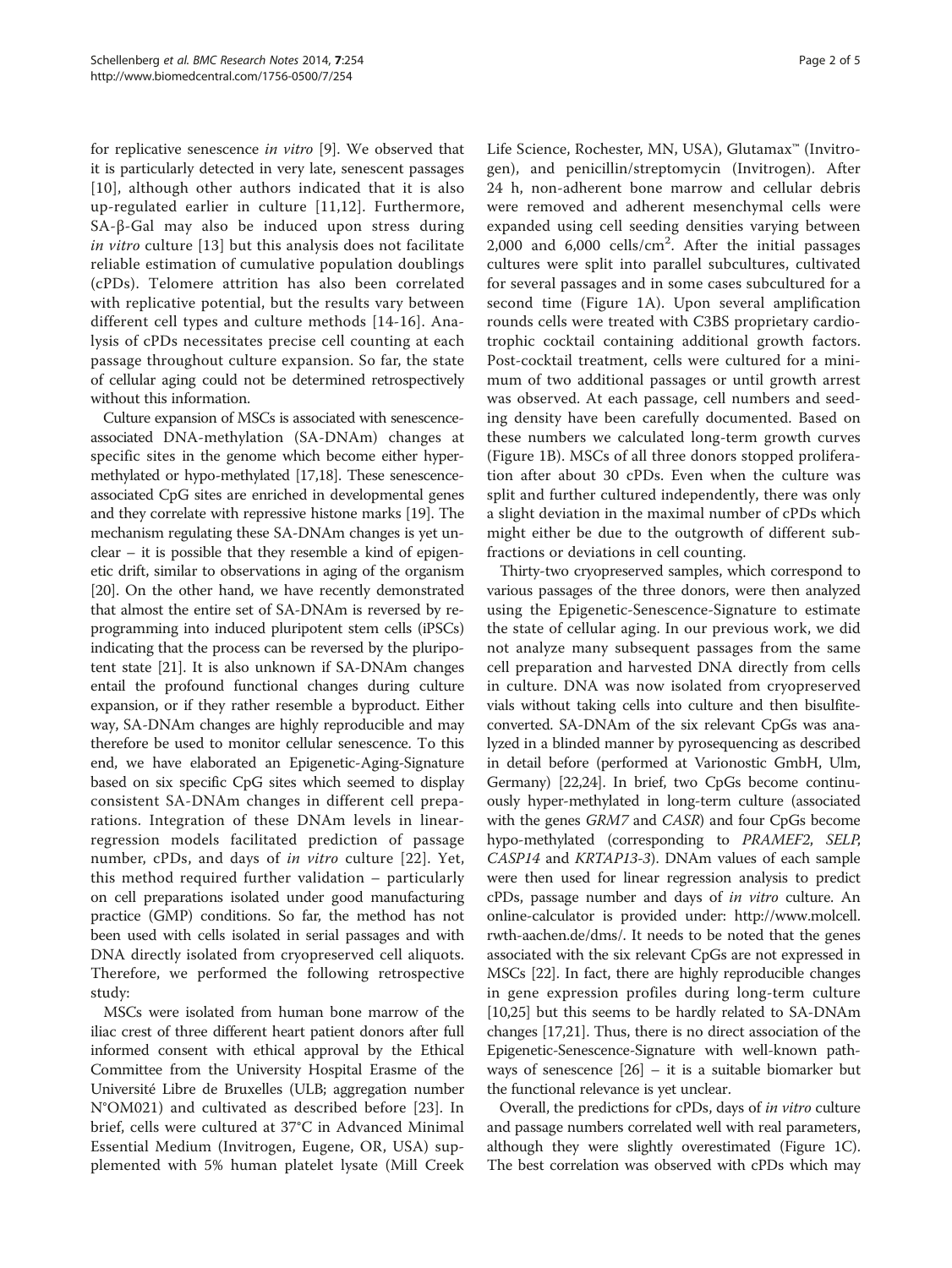<span id="page-2-0"></span>

the Epigenetic-Aging-Signature, were plotted against real culture time to simulate long-term growth curves. Overall, the results correspond to real long-term growth curves even with regard to different subcultures (symbols as depicted in B).

be not surprising – passage numbers resemble a rather imprecise measure which is greatly affected by handling in cell culture, whereas cultivation-time is interdependent on donor-specific differences in cell growth. Overestimation of the state of cellular aging might be attributed to operational procedures in cell culture or to systematic deviation in cell counting. On the other hand, differences in starting material and culture conditions may have significant impact on replicative senescence during culture expansion, too, and this may necessitate further adaptation

of the differential equations. Particularly samples of donor 3 revealed a low correlation and a different slope of predicted versus real parameters. This supports the notion that there are differences in the state of cellular senescence between cell preparations which are not necessarily reflected by long-term growth curves. Subsequently, we simulated long-term growth curves based on the predicted values for cPDs. As mentioned above, different subcultures reached slightly different maximal cPDs. The same tendencies were also observed epigenetically: subcultures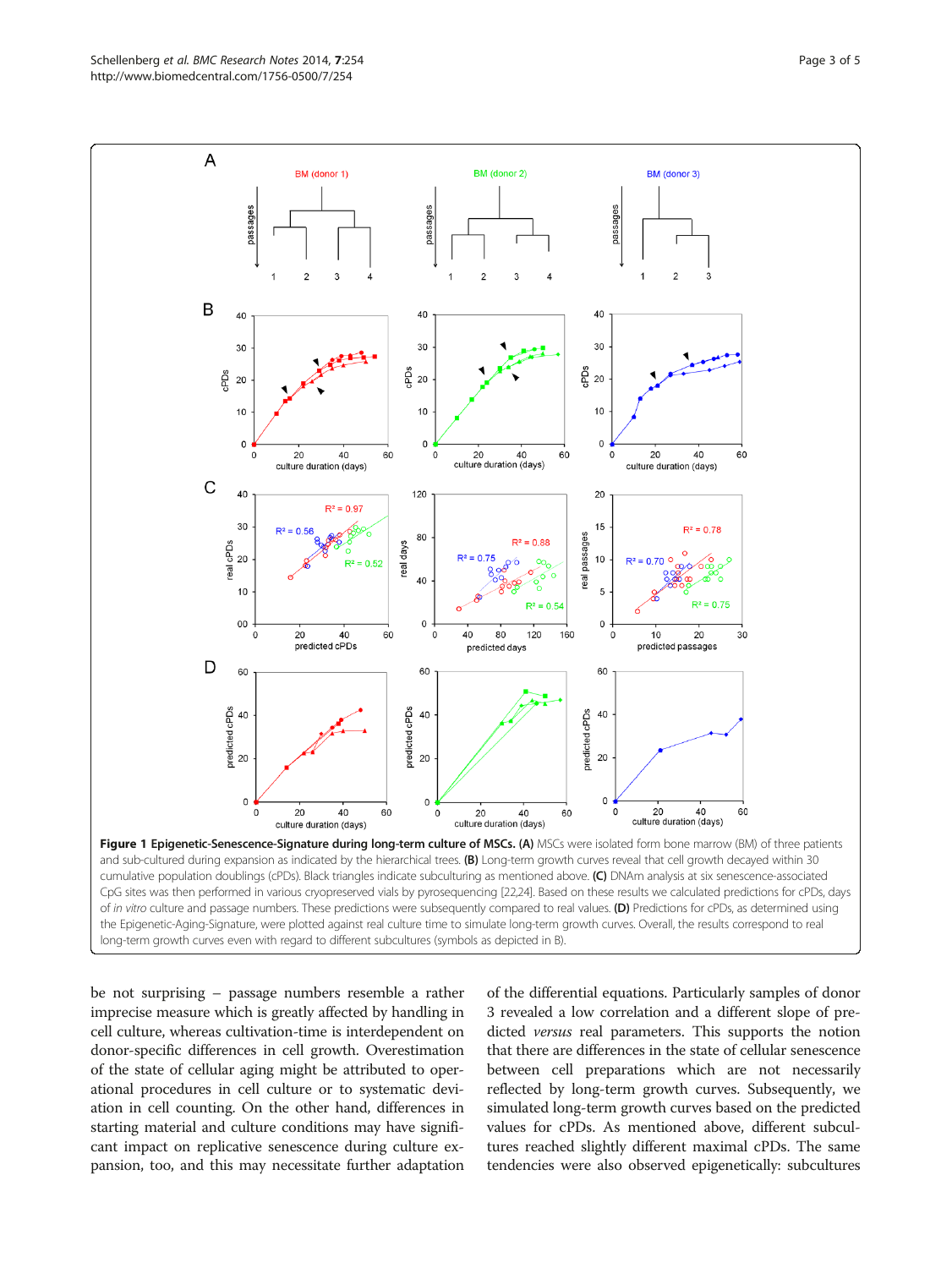<span id="page-3-0"></span>which reached more real cPDs were also estimated to have reached more cPDs using the Epigenetic-Aging-Signature (Figure [1D](#page-2-0)). This indicates that the differences are indeed cell-intrinsic and not due to deviations in cell counting.

There is a growing perception that standardized protocols and quality control of therapeutic cell preparations are a prerequisite for reliable and reproducible cellular therapy. Given the major impact of long-term culture on molecular changes in MSCs it is very likely that this process has also impact on the therapeutic potential. Clinical outcome should therefore be evaluated in the context of cellular aging. In this short report, we provide further evidence that this can be tracked by specific epigenetic modifications. Epigenetic analysis may be used as a tool to validate cell counts and sampling in the course of long-term culture of MSCs – which is a time consuming and error prone procedure – and it is of particular relevance if detailed cell numbers have not been documented throughout expansion. We demonstrate that our Epigenetic-Senescence-Signature reflects inter-individual differences and variation in subpopulations which are not necessarily reflected in conventional long-term growth curves. In this regard, the epigenetic state of cell preparations might even provide the more accurate measurement for the biological state of cellular aging. Furthermore, it will be interesting to investigate if molecules secreted by senescent cells, a phenomenon termed senescence-associated secretory phenotype (SASP), affect also the epigenetic state of cells in culture [\[27,28](#page-4-0)]. Our method facilitates analysis of continuously cultured cells as well as retrospective analysis of cryopreserved residual vials [[22](#page-4-0)]. Cryopreservation is commonly performed in many labs and clinical trials – even though this process makes a selection because, after thawing, not all cells grow out. On the other hand, applicability on such retained samples, which are usually collected in clinical trials, now opens new perceptive to gain better insight in the impact of long-term culture on clinical outcome. In the future, it would therefore be interesting to analyze SA-DNAm samples in therapeutic cellular products and to correlate the results with clinical performance.

#### Abbreviations

MSCs: Mesenchymal stromal cells; SA-β-Gal: Senescence-associated beta-galactosidase; cPDs: cumulative population doublings; DNAm: DNA methylation; SA-DNAm: Senescence-associated DNA-methylation; iPSCs: induced pluripotent stem cells; GMP: Good manufacturing practice; BM: Bone marrow.

#### Competing interests

RWTH Aachen has applied for a patent application for the "Epigenetic-Senescence-Signature". WW is involved in the company Cygenia that provides this service to other researchers. SM & PdW are employed by Cardio3 Biosciences; RJ has been employed by Cardio3 Biosciences. Apart from this, the authors have no competing interest for this study.

#### Authors' contributions

AS analyzed the data and revised the manuscript. SM collected the data, participated in the analysis of the data and the writing of the manuscript. CMK collected and analyzed the data. RJ participated in the design of the study. PW participated in the design of the study and the writing of the manuscript. WW carried out the design of the study and the writing of the manuscript. All authors read and approved the final manuscript.

#### Acknowledgements

This work was supported by the Else-Kröner-Fresenius Stiftung and by the Stem Cell Network NRW.

#### Author details

<sup>1</sup>Helmholtz-Institute for Biomedical Technology, Stem Cell Biology and Cellular Engineering, RWTH Aachen University Medical School, Pauwelsstrasse 20, 52074 Aachen, Germany. <sup>2</sup>Cardio3 Biosciences, Rue Edouard Belin 12 1435 Mont-Saint-Guilbert, Belgium.

### Received: 23 September 2013 Accepted: 11 April 2014 Published: 23 April 2014

#### References

- Banfi A, Muraglia A, Dozin B, Mastrogiacomo M, Cancedda R, Quarto R: Proliferation kinetics and differentiation potential of ex vivo expanded human bone marrow stromal cells: Implications for their use in cell therapy. Exp Hematol 2000, 28:707–715.
- 2. Bonab MM, Alimoghaddam K, Talebian F, Ghaffari SH, Ghavamzadeh A, Nikbin B: Aging of mesenchymal stem cell in vitro. BMC Cell Biol 2006, 7:14.
- 3. Hayflick L, Moorhead P: The serial cultivation of human diploid cell strains. Exp Cell Res 1961, 25:585–621.
- Schellenberg A, Stiehl T, Horn P, Joussen S, Pallua N, Ho A, Wagner W: Population Dynamics of Mesenchymal Stromal Cells during Culture Expansion. Cytotherapy 2012, 14:401–411.
- 5. Lepperdinger G: Inflammation and mesenchymal stem cell aging. Curr Opin Immunol 2011, 23:518–524.
- 6. Tarte K, Gaillard J, Lataillade JJ, Fouillard L, Becker M, Mossafa H, Tchirkov A, Rouard H, Henry C, Splingard M, Dulong J, Monnier D, Gourmelon P, Gorin NC, Sensebé L, Société Française de Greffe de Moelle et Thérapie Cellulaire: Clinical-grade production of human mesenchymal stromal cells: occurrence of aneuploidy without transformation. Blood 2010, 115:1549–1553.
- 7. Lepperdinger G, Brunauer R, Jamnig A, Laschober G, Kassem M: Controversial issue: is it safe to employ mesenchymal stem cells in cell-based therapies? Exp Gerontol 2008, 43:1018–1023.
- 8. Wagner W, Bork S, Lepperdinger G, Joussen S, Ma N, Strunk D, Koch C: How to track cellular aging of mesenchymal stromal cells. Aging (Albany NY) 2010, 2:224–230.
- 9. Dimri GP, Lee X, Basile G, Acosta M, Scott G, Roskelley C, Medrano EE, Linskens M, Rubelj I, Pereira-Smith O: A biomarker that identifies senescent human cells in culture and in aging skin in vivo. Proc Natl Acad Sci U S A 1995, 92:9363–9367.
- 10. Wagner W, Horn P, Castoldi M, Diehlmann A, Bork S, Saffrich R, Benes V, Blake J, Pfister S, Eckstein V, Ho AD: Replicative Senescence of Mesenchymal Stem Cells - a Continuous and Organized Process. PLoS ONE 2008, 5:e2213.
- 11. Alessio N, Bohn W, Rauchberger V, Rizzolio F, Cipollaro M, Rosemann M, Irmler M, Beckers J, Giordano A, Galderisi U: Silencing of RB1 but not of RB2/P130 induces cellular senescence and impairs the differentiation potential of human mesenchymal stem cells. Cell Mol Life Sci 2013, 70:1637–1651.
- 12. Tsai WC, Chang HN, Yu TY, Chien CH, Fu LF, Liang FC, Pang JH: Decreased proliferation of aging tenocytes is associated with down-regulation of cellular senescence-inhibited gene and up-regulation of p27. J Orthop Res 2011, 29:1598–1603.
- 13. Frippiat C, Chen QM, Zdanov S, Magalhaes JP, Remacle J, Toussaint O: Subcytotoxic H2O2 stress triggers a release of transforming growth factor-beta 1, which induces biomarkers of cellular senescence of human diploid fibroblasts. J Biol Chem 2001, 276:2531–2537.